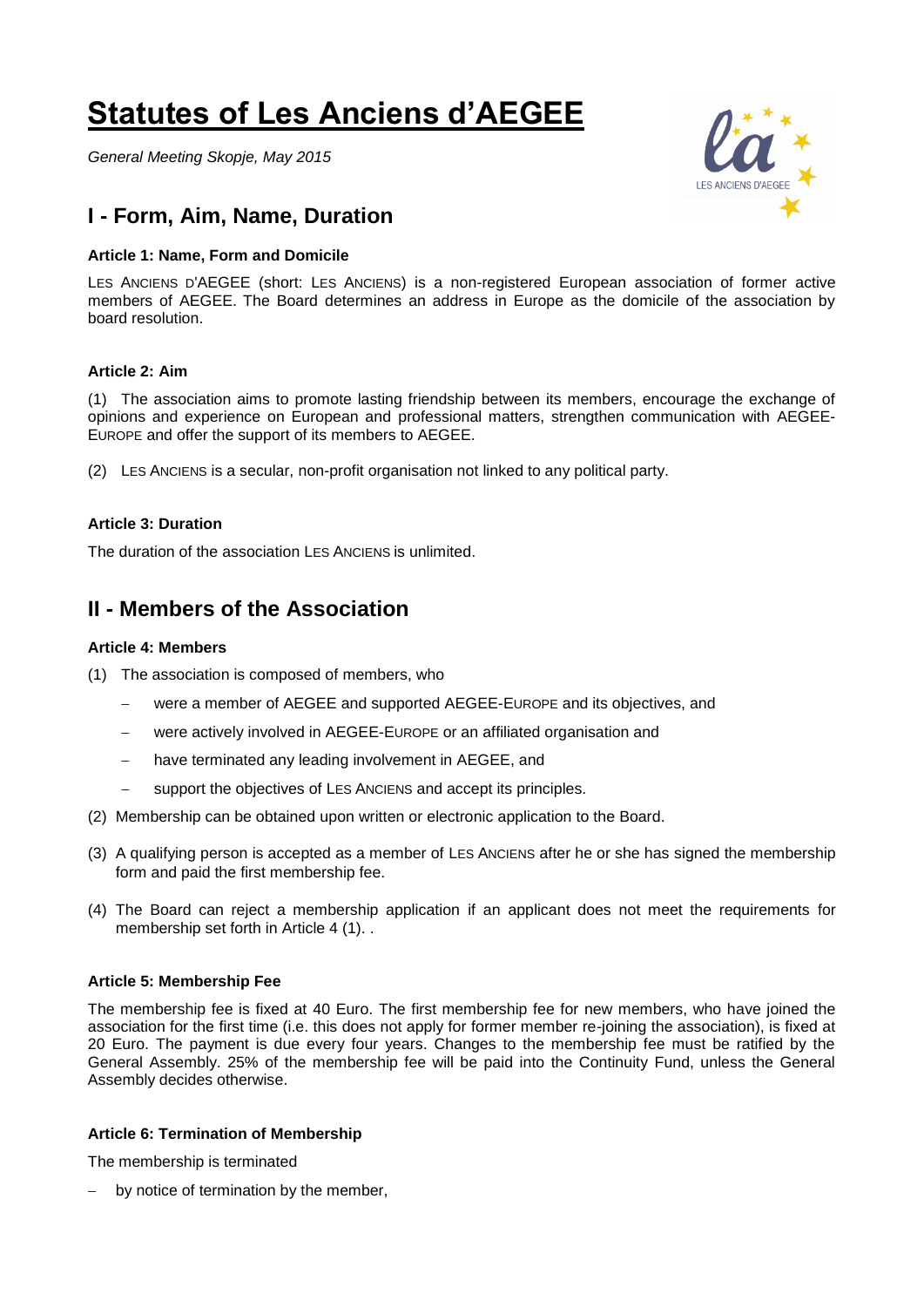- by exclusion for non-payment of the membership fee if the payment is overdue for one year, the exclusion being a decision by the general assembly after the proposition of the board.
- by exclusion if the member's behaviour is not in agreement with the objectives and principles of LES ANCIENS. The member has the right to be heard. The Board decides to the extent possible after consultation with the two members who recommended the person in question.

# **III – Organs of the Association**

#### **Article 7: The Board**

- (1) The Board of Les Anciens consists of the Coordinator, the Secretary General, the Treasurer and up to two additional board members. The Board is responsible for the running of the association and for the representation of LES ANCIENS towards AEGEE-Europe and external contacts. The board is authorised to take any action in conformity with the aims of the association. It has to take care of good communication, clarity and openness towards the members.
- (2) Each of the Coordinator, the Secretary General and the Treasurer are empowered to represent LES ANCIENS alone. The Board may resolve to grant power of representation to other board members as well.
- (3) The Coordinator is ensuring the proper functioning of the association and is responsible for carrying out the decisions of the General Assembly and the Board. He/She orders all expenditures. He/She shares this financial power with the Treasurer. When a vote taken by the Board is evenly split, the Coordinator has the casting vote. He/she is responsible for the coordination and the preparation of regular board meetings. If the Coordinator becomes incapacitated in any way, the Secretary General becomes automatically empowered with all the powers and responsibilities of the Coordinator, for as long as the Coordinator is incapacitated. He/She is then considered to be the Acting Coordinator.
- (4) The Secretary General is responsible for the administration of the association. The Secretary General is responsible for the preparation of the General Assembly.
- (5) The Treasurer maintains the accounts of the association. He/She makes all payments and receives all money on behalf of the association. He/She has the right to refuse to make payments that are not authorised by a vote of the Board. The accounts of Les Anciens d'AEGEE will be given in Euro.
- (6) The Board members are elected by the General Assembly for a period of two years. The Board members are elected with the majority of all votes by the General Assembly. The Board members can be reelected.
- (7) The Board has to give an annual moral report which should be sent out to all members two weeks before the General Assembly. The moral report is subject to approval of the general assembly. All the members of the Board have to present a separate moral report in case of resignation.
- (8) The Board meets at the request of the Coordinator or at the request of at least half of its members as often as required in the interest of the association. Decisions are made by simple majority. The quorum is 50% of the membership of the Board.

#### **Article 8: General Assembly**

- (1) The General Assembly comprises the ordinary members of LES ANCIENS. Any member can participate in the General Assembly. The General Assembly meets once a year.
- (2) The Statutes of LES ANCIENS can be amended with a simple majority of all votes cast at the General Assembly.
- (3) The Coordinator convokes the General Assembly.
- (4) An extra-ordinary General Assembly can be convoked by 10 percent of the members.